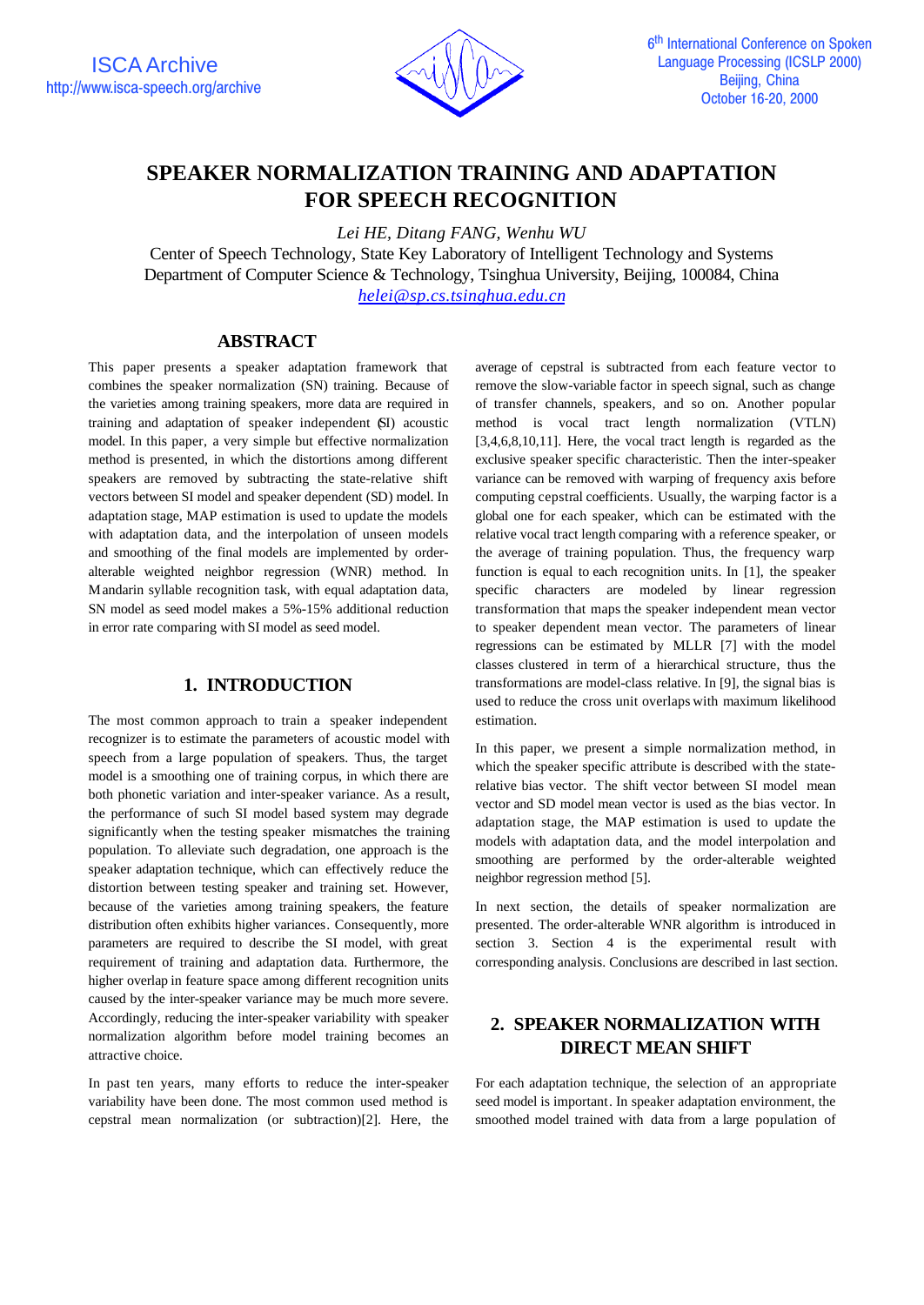speakers is the general choice. However, because those training data are collected from different speakers, the result model has rather broad distributions, with severe cross-unit overlap, which may not be sufficient specific to adaptation. Figure 1 is the sketch map of cross-unit overlap caused by inter-speaker variance. Here the speaker independent model has a broader distribution than speaker dependent model (1 or 2). Meanwhile, unit E and unit A are distinguishable either in speaker dependent model 1 or 2, but overlap each other in speaker independent model space. Obviously, more cross-unit overlaps here, more data required in adaptation.



 **Figure 1.** Cross-Unit overlaps caused by inter-speaker variance

To alleviate such underlying disadvantage, a normalization process is combined into the adaptation framework, to form a better seed model. In this process, the speaker specific attributes are modeled by the mean shift vectors from SD model to SI model, which are demonstrated in figure 2.



**Figure 2.** Shift vector from SD model space to SI model space

Here V1, V2 and V3 are shift vectors of speaker 1, 2 and 3 respectively for unit A.

In experiments, because of the speaker specific data are limited, which cannot give a well-trained SD model, the speaker adapted (SA) model trained with MAP estimation takes the place of SD model. Then, the shift vector can be calculated with equation (1).

$$
v_{ik} = \frac{\boldsymbol{t}_{ik} \boldsymbol{n}_{ik}^{S I} + \sum_{t=1}^{T} c_{ikt} x_t}{\boldsymbol{t}_{ik} + \sum_{t=1}^{T} c_{ikt}} - \boldsymbol{n}_{ik}^{S I} = \frac{\sum_{t=1}^{T} c_{ikt} (x_t - \boldsymbol{n}_{ik}^{S I})}{\boldsymbol{t}_{ik} + \sum_{t=1}^{T} c_{ikt}} \quad (1)
$$

Here,

$$
c_{ikt} = \frac{\mathbf{W}_k N(x_t | \mathbf{I}_{ik}^{SI})}{\sum_k \mathbf{W}_k N(x_t | \mathbf{I}_{ik}^{SI})}
$$
(2)

 $I_{ik}^{SI} = (\mathbf{m}_{ik}^{SI}, \sum_{ik}^{SI})$  is the *k*-th Gaussian component of state *i* of SI model, with corresponding mixture weight  $\mathbf{w}_k$ .  $X = (x_1, \Lambda, x_T)$  are observation samples assigned to state *i*.  $v_{ik}$  is corresponding shift vector.

It is apparently that the equation (1) directly converges to maximum likelihood estimation formula along with the increase of  $\sum_{t=1}^T$  $\sum_{t=1}^{T} C_{ikt}$  like other MAP estimation equation:

$$
v_{ik} = \frac{\sum_{t=1}^{T} c_{ikt} (x_t - \mathbf{n}_k^{\mathcal{Y}})}{\sum_{t=1}^{T} c_{ikt}}
$$
(3)

Figure 3 is the block diagram of above normalization.



**Figure 3.** System block diagram of speaker normalization with direct mean shift

With subtracting corresponding shift vector, speaker specific features are normalized, and then used to train the seed model for future adaptation. The advantage of this method is direct aiming at the reduction of cross-unit overlaps caused by interspeaker differences. Because the normalized feature space is much more compact than original one, it may be more appropriate for adaptation.

# **3. SPEAKER ADAPTATION WITHMAP ESTIMATION AND ORDER-ALTERABLE WNR**

In our previous work, a speaker adaptation framework based on the combination of MAP estimation and WNR is presented[5]. In such framework, after MAP estimation, the model interpolation of unseen model and smoothing of final model are performed with a transformation-based method, WNR. This method gives a general framework, into which various regression models can be brought. In this paper, an order-alterable regression is adopted, which can be described as following.

In WNR, a threshold of regression reliability is used to prevent the weak regression. For example, the correlative coefficient is adopted with linear regression model applied. On the other hand, this threshold can be used to dynamically choose the proper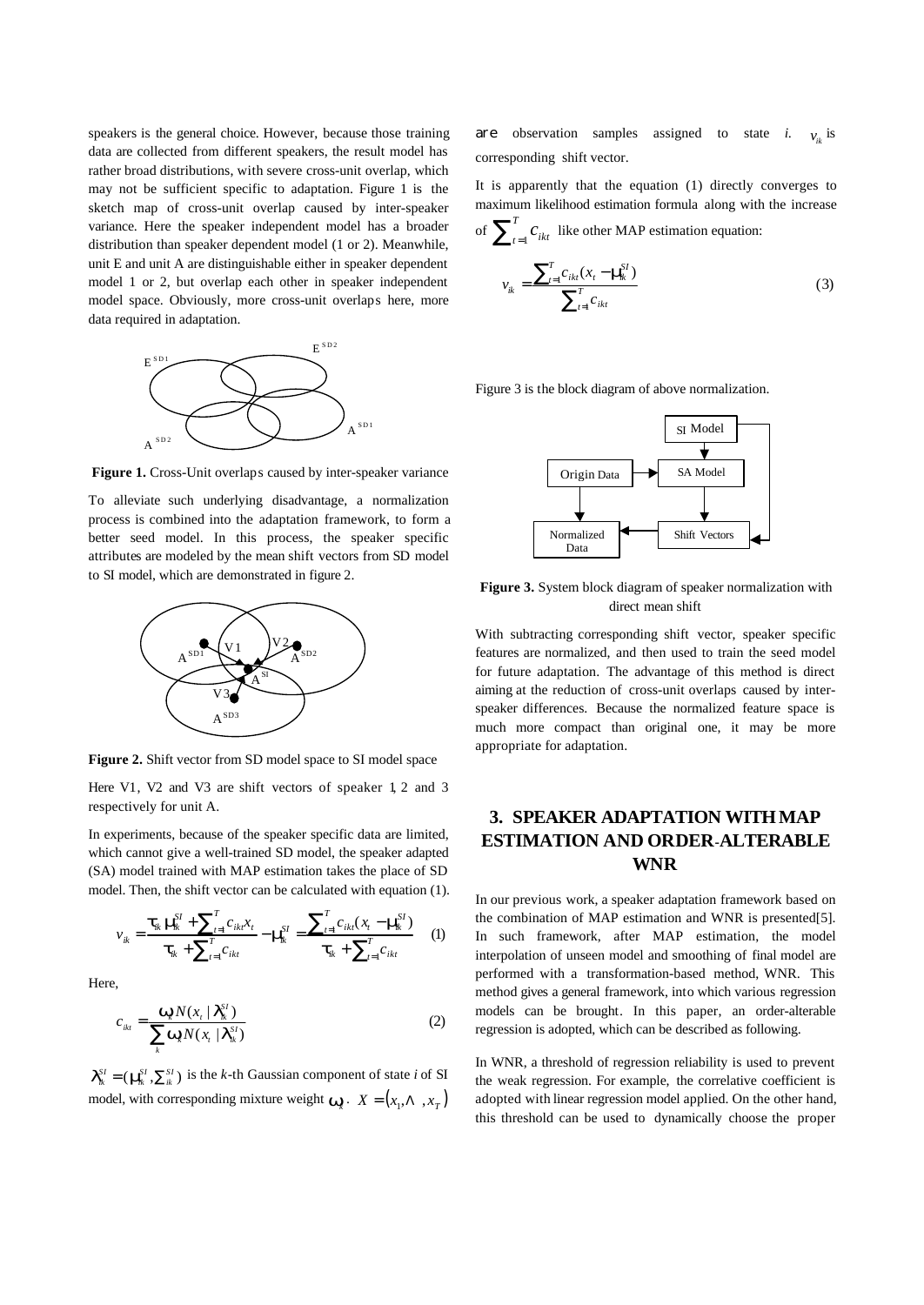order of regression model. In this paper, if the correlative coefficient of linear regression is less than the threshold, vector field smoothing (VFS) will be used instead. Here VFS can be regard as zero-order regression with only the transfer vectors as regression parameters.

The linear regression and zero-order regression can be expressed with equation (4) and (5) respectively.

$$
\widetilde{\mathbf{n}} \mathbf{g} = B \mathbf{n} \mathbf{g} + b_0 \tag{4}
$$

$$
\widetilde{\boldsymbol{n}}_{\boldsymbol{k}} = \boldsymbol{n}_{\boldsymbol{k}} + \sum_{m \in A} w_m (\widetilde{\boldsymbol{n}}_{\boldsymbol{m}} - \boldsymbol{n}_{\boldsymbol{m}}) \tag{5}
$$

Here,  $I_{ik} = (m_k, \sum_{ik})$  and  $\tilde{I}_{ik} = (\tilde{m}_k, \tilde{\sum}_{ik})$  denote the Gaussian distribution in the SI and SA model space respectively. *A* is the adapted *M*-nearest neighbors set of  $I_{ik}$ .  $W_m$  is the weight of *m*th component  $\mathbf{I}_m = (\mathbf{m}, \Sigma_m)$  in *A*, which is also used in the estimation of linear regression parameters: transform matrix*B* and offset vector  $b_0$ . The details of WNR can be obtained in [5].

Figure 4 is the block diagram of speaker adaptation with MAP estimation and order-alterable WNR. Here, WNLR is the abbreviation of weighted neighbor linear regression, in which linear regression is applied.



Figure 4. Speaker adaptation framework based on MAP estimation and order-alterable WNR

#### **4. EXPERIMENTS**

This section is the experimental evaluation of speaker normalization training and adaptation framework described before. After database and speech recognizer introduction, details of experimental results and corresponding analysis are presented

In all experiments, a continuous read Chinese speech corpus selected from 863 materials is used, where approximately 520 sentences are available for each of 15 male speakers. This corpus is syncopated and labeled to Chinese syllable level in advance,

then parameterized using 17 dimensional MFCC and the corresponding 17 dimensional auto regression coefficients. The arrangement of database is shown in Table 1. Moreover, for each testing speaker, 100 sentences are used as testing data. The adaptation data are selected from the rest sentences.

A simplified CDHMM with six left-to-right states is used to build a Mandarin syllable recognition system. The simplification means that only the observation probability density function (PDF) described with mixture Gaussian distributions is preserved. Three different numbers of mixture are selected: 2, 4, and 8.

**TABLE 1.** Database arrangement

| Information          | <b>Training Set</b> | Adaptation and<br><b>Testing Set</b> |
|----------------------|---------------------|--------------------------------------|
| Syllables covered    | 398                 | 398                                  |
| <b>Speakers</b>      | 12 <sub>1</sub>     |                                      |
| Utterances           | 6.244               | 1,561                                |
| <b>Total Samples</b> | 78.027              | 19,553                               |

With normalization, the SN model is more compact than SI model, which can be demonstrated with Table 2.

**TABLE 2.** Comparison of Recognition Accuracy of Training-set before and after normalization (%)

| Number of Mixture | SI Model | SN Model |
|-------------------|----------|----------|
|                   |          |          |
|                   | 89 6     |          |
|                   |          |          |

Apparently, the feature distribution can be reduced with normalization to a large extent, so the training-set can be modeled well with less parameters. The accuracy of training-set may not be very significative for real testing, but it is useful to demonstrate the status of model distribution.

Table 3 gives the results of comparison experiments of speaker adaptation with SI model as seed model and SN model as seed model. Here, all results are average over 3 testing speakers. The last column is the error rate reduction from adapted SI mode to adapted SN model.

**TABEL 3.** Comparison of adaptation with SI model and SN model as seed model (%)

| Adaptation              | SI model | SN model | <b>Error Rate</b> |  |
|-------------------------|----------|----------|-------------------|--|
| Sentences               | Accuracy | Accuracy | Reduction         |  |
| Number of Mixture $=$ 4 |          |          |                   |  |
|                         | 67.50    | 67.76    |                   |  |
| 20                      | 70.47    | 71.94    | 5.0               |  |
| 50                      | 73.23    | 74.67    | 5.4               |  |
| 100                     | 77.93    | 79.80    | 8.5               |  |
| 250                     | 82.57    | 85.16    | 14.9              |  |
| Number of Mixture $= 8$ |          |          |                   |  |
|                         | 70.87    | 70.37    |                   |  |